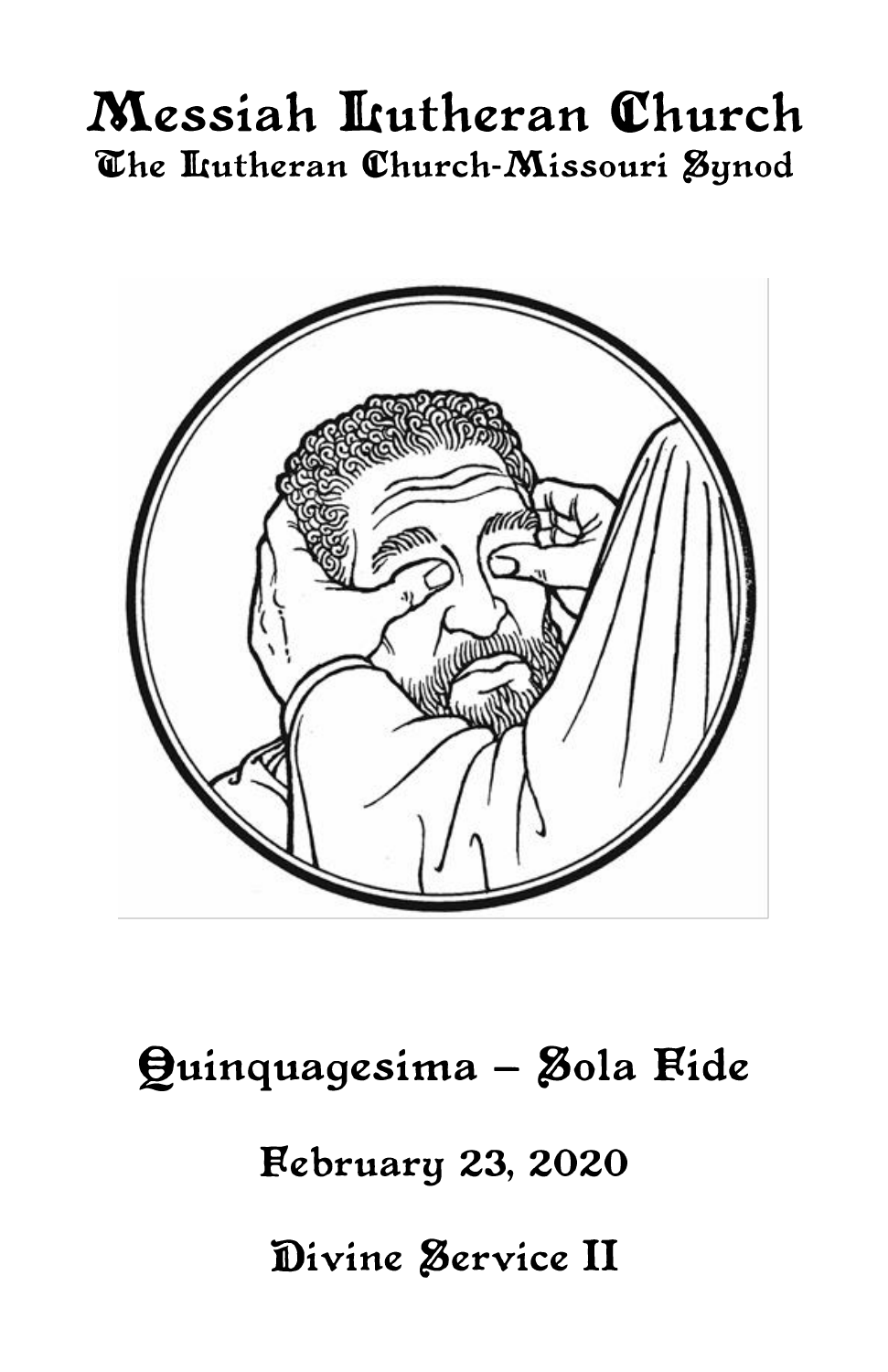# **Messiah Lutheran Church**

Rev. James A. Roemke, Pastor 2026 22nd Ave. Kenosha, WI 53140 Church Office: 262-551-8182 Pastor's Cell: 262-455-0255 Website: [www.messiahkenosha.org](http://www.messiahkenosha.org/) Calendar: <https://tinyurl.com/mlccalendar> Church Email: [secretary@messiahkenosha.org](https://d.docs.live.net/fdeed90a8019e9e6/Documents/2019%20PDF%20Bulletins/secretary@messiahkenosha.org) Pastor's Email: [pastorroemke@yahoo.com](mailto:pastorroemke@yahoo.com) Mobile Directory: [https://mobiledirectory.lifetouch.com/393717/messiah](https://mobiledirectory.lifetouch.com/393717/messiah-lutheran-church)[lutheran-church](https://mobiledirectory.lifetouch.com/393717/messiah-lutheran-church) Access Code:

**VISITORS WELCOME!** A special welcome to any visitors and guests who are with us today. Please introduce yourself to the pastor after the service, and we pray that the hearing and receiving of the Word of God in our midst will be filled with joy and thanksgiving!

**ATTENDANCE REGISTER:** During the offering we ask that you sign the attendance register located at the center aisle of each pew. **Please hand the filled in sheet to the usher as you exit at the end of the service.**

**HOLY COMMUNION** is celebrated every Sunday and on Feast Days. Visiting communicant members of the Lutheran Church—Missouri Synod are invited to commune today. All other visitors are asked to speak with the pastor before coming to the altar. If there is time before the service, introduce yourself to the pastor or an elder. Other visitors are invited to use this time for prayer. If you desire information about attending communion, you are encouraged to visit with the pastor after the service today.

**PRAYERS OF PREPARATION** are found in the cover of the hymnals. Take some time before the service begins in quiet preparation and prayer. **Please turn off and put away all electronic devices during the service.**

**+SERVING TODAY+ Greeter:** Mary Rusch **Elder:** Todd Walther **Organist:** Evone Hagerman **Ushers:** Matthew Grenyo, Scott Tobalsky, & Mark Bernhardt **Altar Guild:** Kathy Capriotti & Angela Pynaker **Altar Flowers:** Today's altar flowers are provided by the Roemkes in honor of Pastor's 7<sup>th</sup> Installation Anniversary and Lena's 12<sup>th</sup> birthday. **Fellowship:** Please join us for a cake reception celebrating the adoption of Logan by the Nevius family.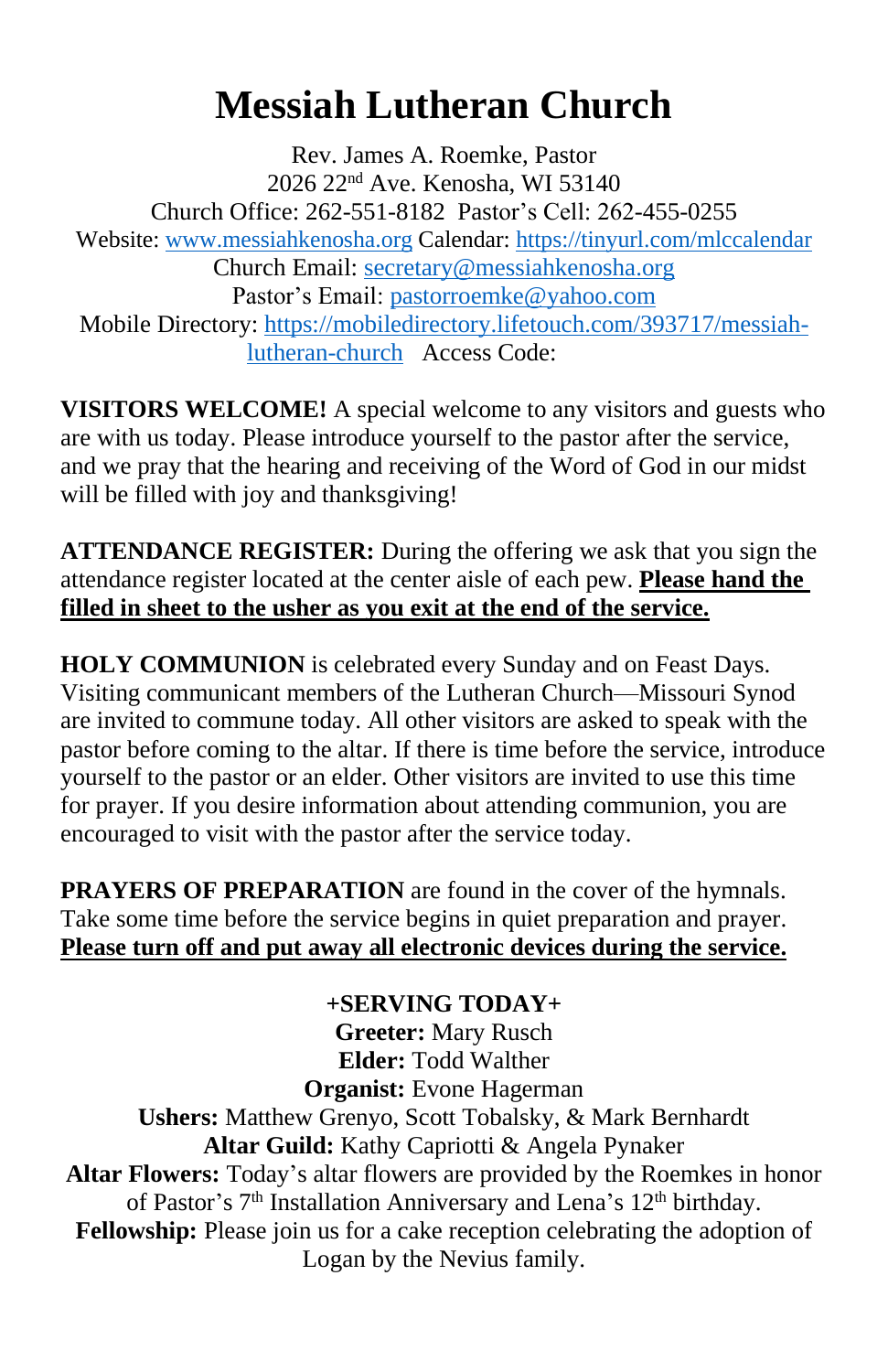#### **Invocation** *p167*

*The sign of the cross may be made by all in remembrance of their Baptism.*

#### **+CONFESSION AND ABSOLUTION+**

*Silence for reflection on God's Word and for self-examination.*

## **+SERVICE OF THE WORD+**



*Be a rock of ref- | uge for me,\* a strong fortress to | save me! For You are my rock and my | fortress;\* and for Your name's sake You lead me and | guide me.* In You, O LORD, do I take refuge; let me never be | put to shame;\* in Your righteousness de- | liver me! **Into Your hand I commit my | spirit;\* You have redeemed me, O LORD, | faithful God.** Be gracious to me, O LORD, for I am | in distress;\* my eye is wasted from grief; my soul and my body | also. **Make Your face shine on Your | servant;\* save me in Your | steadfast love! Glory be to the Father and** | **to the Son**\*  **and to the Holy** | **Spirit; as it was in the be-** | **ginning,**\*  **is now, and will be forever.** | **Amen.**

*Be a rock of ref- | uge for me,\* a strong fortress to | save me! For You are my rock and my | fortress;\* and for Your name's sake You lead me and | guide me.*

## **Kyrie** *p168* **Gloria in Excelsis** *p170* **Salutation and Collect of the Day** *p172*

O Lord, mercifully hear our prayers and having set us free from the bonds of our sins deliver us from every evil; through Jesus Christ, Your Son, our Lord, who lives and reigns with You and the Holy Spirit, one God, now and forever. **Amen.**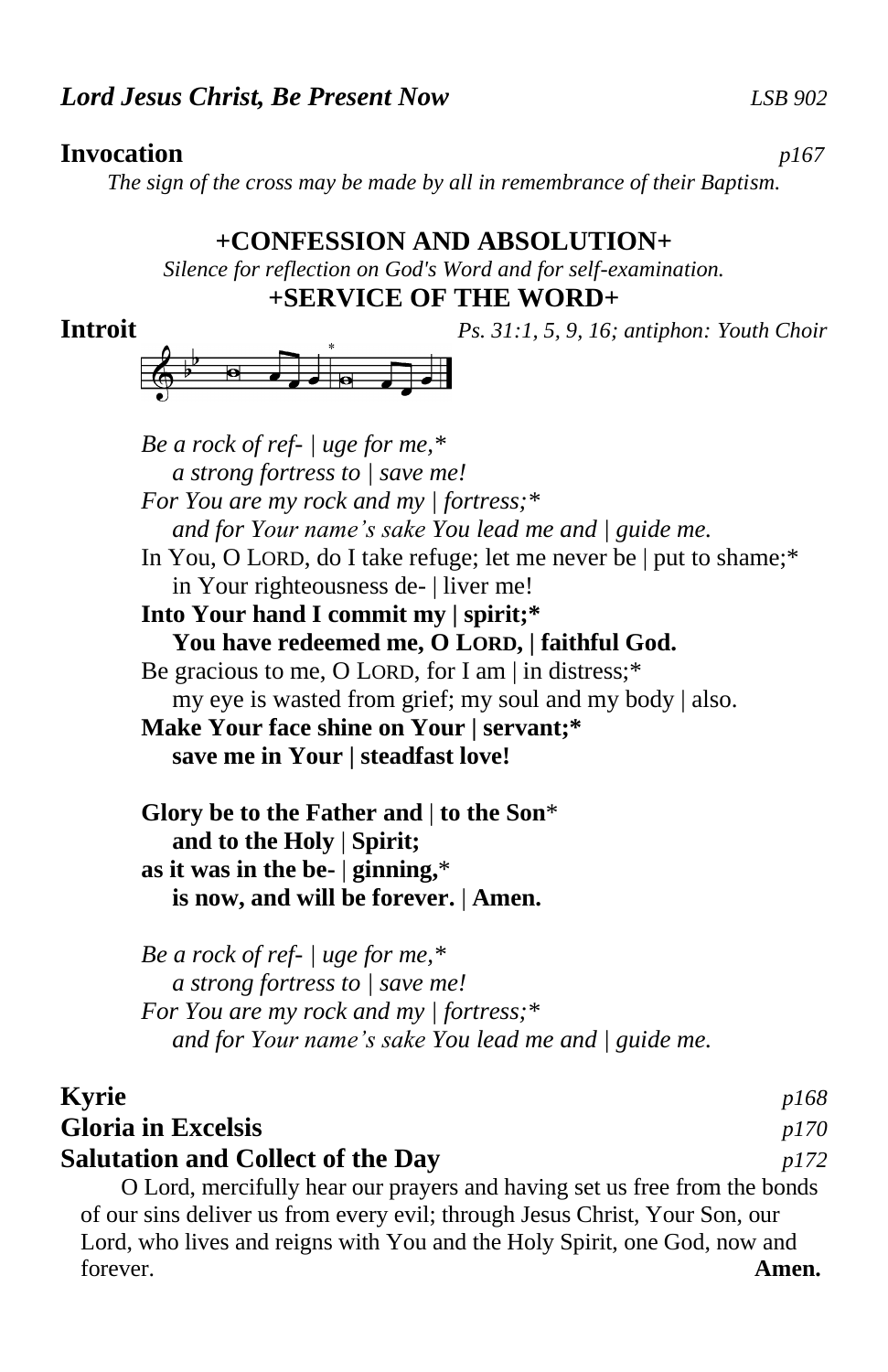## **Old Testament Reading** *Isaiah 35:3–7*

*Sit*

<sup>3</sup>Strengthen the weak hands, and make firm the feeble knees. <sup>4</sup>Say to those who have an anxious heart, "Be strong; fear not! Behold, your God will come with vengeance, with the recompense of God. He will come and save you."

<sup>5</sup>Then the eyes of the blind shall be opened, and the ears of the deaf unstopped; <sup>6</sup> then shall the lame man leap like a deer, and the tongue of the mute sing for joy. For waters break forth in the wilderness, and streams in the desert; <sup>7</sup>the burning sand shall become a pool, and the thirsty ground springs of water; in the haunt of jackals, where they lie down,

the grass shall become reeds and rushes.

## **Gradual** *Ps. 77:14–15*

 $\overrightarrow{0}$ 

**You are the God who works | wonders;\* You have made known Your might among the | peoples. You with Your arm redeemed Your | people,\* the children of Jacob and | Joseph.**

**Epistle** *1 Corinthians 13:1–13*

<sup>1</sup>If I speak in the tongues of men and of angels, but have not love, I am a noisy gong or a clanging cymbal. <sup>2</sup>And if I have prophetic powers, and understand all mysteries and all knowledge, and if I have all faith, so as to remove mountains, but have not love, I am nothing.  ${}^{3}$ If I give away all I have, and if I deliver up my body to be burned, but have not love, I gain nothing.

<sup>4</sup>Love is patient and kind; love does not envy or boast; it is not arrogant <sup>5</sup> or rude. It does not insist on its own way; it is not irritable or resentful; <sup>6</sup>it does not rejoice at wrongdoing, but rejoices with the truth. <sup>7</sup>Love bears all things, believes all things, hopes all things, endures all things.

 ${}^{8}$ Love never ends. As for prophecies, they will pass away; as for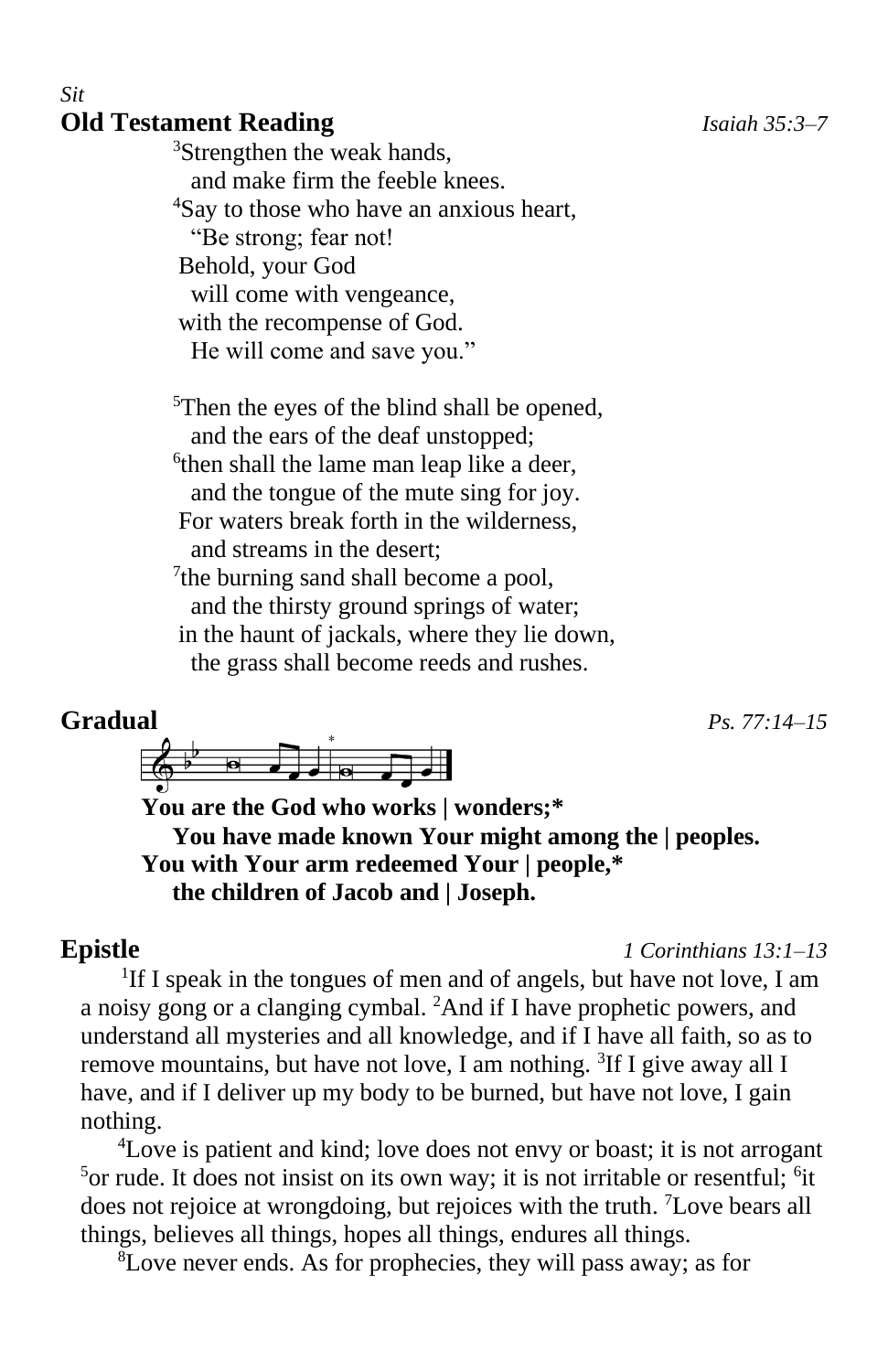tongues, they will cease; as for knowledge, it will pass away. <sup>9</sup>For we know in part and we prophesy in part,  $^{10}$ but when the perfect comes, the partial will pass away. <sup>11</sup>When I was a child, I spoke like a child, I thought like a child, I reasoned like a child. When I became a man, I gave up childish ways. <sup>12</sup>For now we see in a mirror dimly, but then face to face. Now I know in part; then I shall know fully, even as I have been fully known.

<sup>13</sup>So now faith, hope, and love abide, these three; but the greatest of these is love.

#### *Stand*

#### **Alleluia and Verse** *p173*

#### **Holy Gospel** *Luke 18:31–43*

<sup>31</sup>Taking the twelve, [Jesus] said to them, "See, we are going up to Jerusalem, and everything that is written about the Son of Man by the prophets will be accomplished. <sup>32</sup>For He will be delivered over to the Gentiles and will be mocked and shamefully treated and spit upon. <sup>33</sup>And after flogging Him, they will kill Him, and on the third day He will rise." <sup>34</sup>But they understood none of these things. This saying was hidden from them, and they did not grasp what was said.

<sup>35</sup>As He drew near to Jericho, a blind man was sitting by the roadside begging. <sup>36</sup>And hearing a crowd going by, he inquired what this meant.  $37$ They told him, "Jesus of Nazareth is passing by."  $38$ And he cried out, "Jesus, Son of David, have mercy on me!" <sup>39</sup>And those who were in front rebuked him, telling him to be silent. But he cried out all the more, "Son of David, have mercy on me!" <sup>40</sup>And Jesus stopped and commanded him to be brought to Him. And when he came near, He asked him, <sup>41</sup>"What do you want Me to do for you?" He said, "Lord, let me recover my sight." <sup>42</sup>And Jesus said to him, "Recover your sight; your faith has made you well." <sup>43</sup>And immediately he recovered his sight and followed Him, glorifying God. And all the people, when they saw it, gave praise to God. *Sit*

| <b>Praise the One Who Breaks the Darkness</b> | LSB 849 |
|-----------------------------------------------|---------|
| <b>Sermon</b>                                 |         |

*Stand* **Nicene Creed** *p174*

#### **Loving Shepherd of Thy Sheep** *Youth Choir*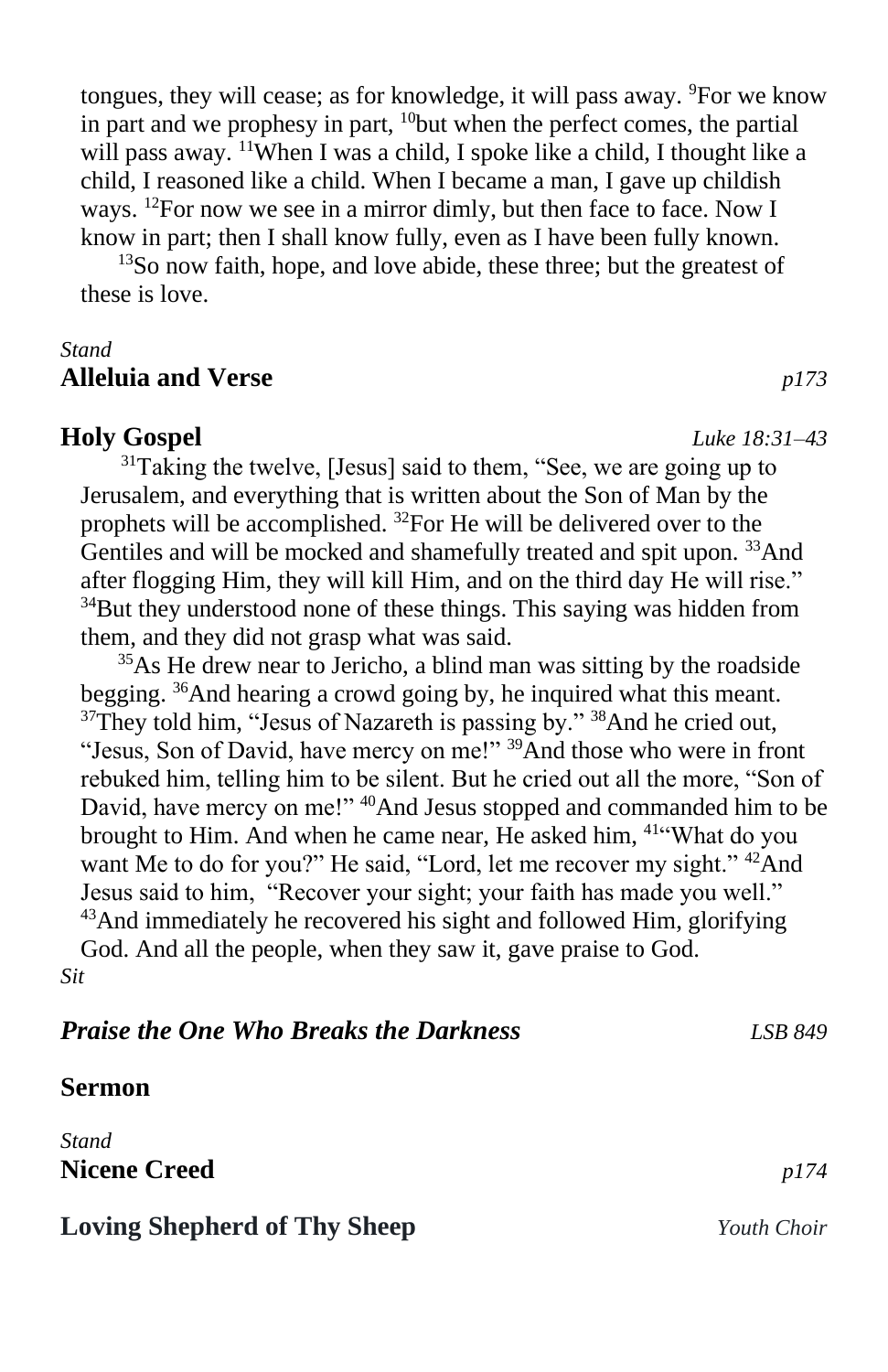## **+THE RITE OF BLESSING OF ADOPTED CHILD AND HIS PARENTS+**

*This rite serves as a public thanksgiving for the precious gift of a child and as a welcome of the child into his new family. If a child is old enough to respond, it is good for a child to accept the new parents as his own. The sign of the cross may be made by all in remembrance of their Baptism.*

P In the name of the Father, and of the **+** Son, and of the Holy Spirit. C **Amen.**

 $\bf{P}$  May the love of God be with you always.

C **And with your spirit.**

P It has pleased God our heavenly Father to answer the earnest prayers of Nate and Gabby for the gift of a child. Today we join them in offering heartfelt thanks for the joyful and solemn responsibility which becomes theirs by the arrival of Logan into their family.

## **+READING OF THE WORD OF GOD+**

Brothers and sisters, listen to the words of the holy Gospel according to Saint Mark 10:13-16:

**<sup>13</sup>** And they were bringing children to him that he might touch them, and the disciples rebuked them. **<sup>14</sup>** But when Jesus saw it, he was indignant and said to them, "Let the children come to me; do not hinder them, for to such belongs the kingdom of God. **<sup>15</sup>** Truly, I say to you, whoever does not receive the kingdom of God like a child shall not enter it." **<sup>16</sup>** And he took them in his arms and blessed them, laying his hands on them.

## **+ACKNOWLEDGMENT BY THE PARENTS AND CHILD+**

 $\boxed{\mathbf{P}}$  You have received Logan into your family; will you continue to love and care for him?

## R **We will, with the help of God.**

**P** You have accepted Nate and Gabby as your parents; will you love and respect them?

## R **I will, with the help of God.**

 $\mathbf{P}$  As God has made us all His children by grace and adoption, may this family always abide in His love!

## C **Amen.**

 $\left[\mathbf{P}\right]$  Let us pray:

Almighty and merciful God and Father, we thank You for creating this world, and although people deviated from Your ways, You did not leave them without Your love, and sent Your Son to be incarnated and become a Man, born of the Virgin Mary, and adopted by St.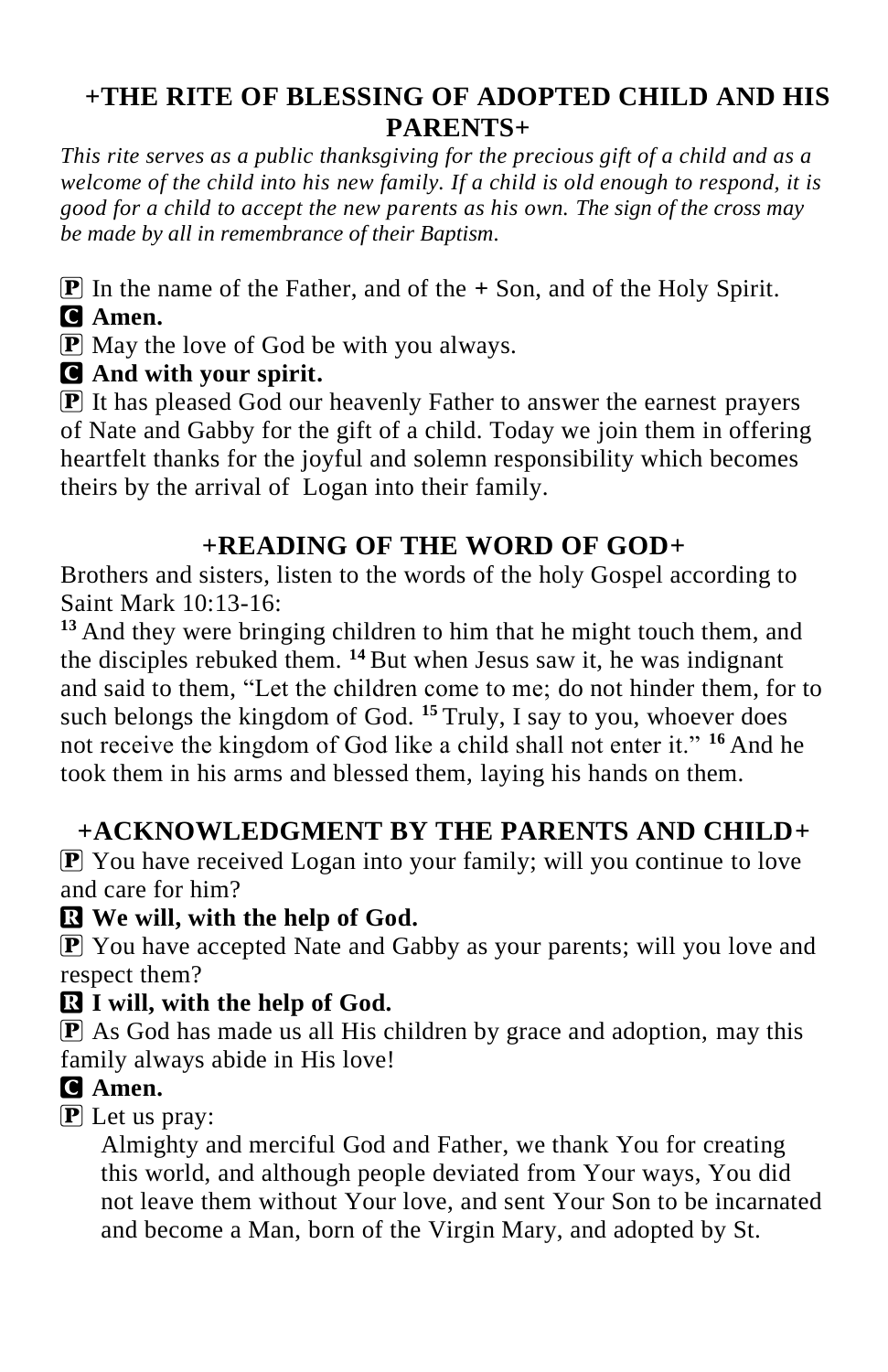Joseph, to redeem sinners by offering Himself for us, becoming a sacrifice on the Cross.

So in Him we all became adopted children of God, when we, through the waters of Holy Baptism, were placed into the salvific ark of the Church, where You continue to save us through the Word of the Gospel and the Holy Sacraments.

We beseech You: Bless Logan so that together with his parents Nate and Gabby they may grow in the presence of God and in love toward one another. Grant patience and wisdom to the parents that in all they do, they show the love of Christ.

And show to all of us Your gracious help and keep us in faithfulness to You even in the darkness and trials of this world. Through Jesus Christ our Lord.

## C **Amen.**

*All return to their places.*

**Prayer of the Church**

| ٠.                                  |  |
|-------------------------------------|--|
| I<br>۰.<br>٧<br>I<br>۰.<br>v<br>. . |  |

| <b>Offering</b>                             | In The Shadow of Your Wings         | <b>MLC</b> Choir |
|---------------------------------------------|-------------------------------------|------------------|
| <b>Stand</b>                                |                                     |                  |
| <b>Offertory</b>                            |                                     | p176             |
|                                             | +SERVICE OF THE SACRAMENT+          |                  |
| <b>Preface</b>                              |                                     | <i>p177</i>      |
| <b>Sanctus</b>                              |                                     | p178             |
| <b>Prayer of Thanksgiving</b>               |                                     |                  |
| <b>Lord's Prayer</b>                        |                                     | p179             |
| The Words of Our Lord                       |                                     |                  |
| <b>Pax Domini</b>                           |                                     | p180             |
| <b>Agnus Dei</b>                            |                                     |                  |
| Sit                                         |                                     |                  |
| <b>Distribution</b>                         |                                     |                  |
|                                             | Love in Christ Is Strong and Living | LSB 706          |
| Let Us Ever Walk with Jesus                 | LSB 685                             |                  |
| <b>Praise the Almighty</b>                  |                                     | LSB 797          |
| <b>Sing Praise to God, the Highest Good</b> | <b>LSB 819</b>                      |                  |
| Stand                                       |                                     |                  |
| <b>Nunc Dimittis</b>                        |                                     | p182             |
|                                             | <b>Post-Communion Collect</b>       | p183             |
| <b>Benediction</b>                          |                                     |                  |
|                                             |                                     |                  |

*Stand Up, Stand Up for Jesus LSB 660*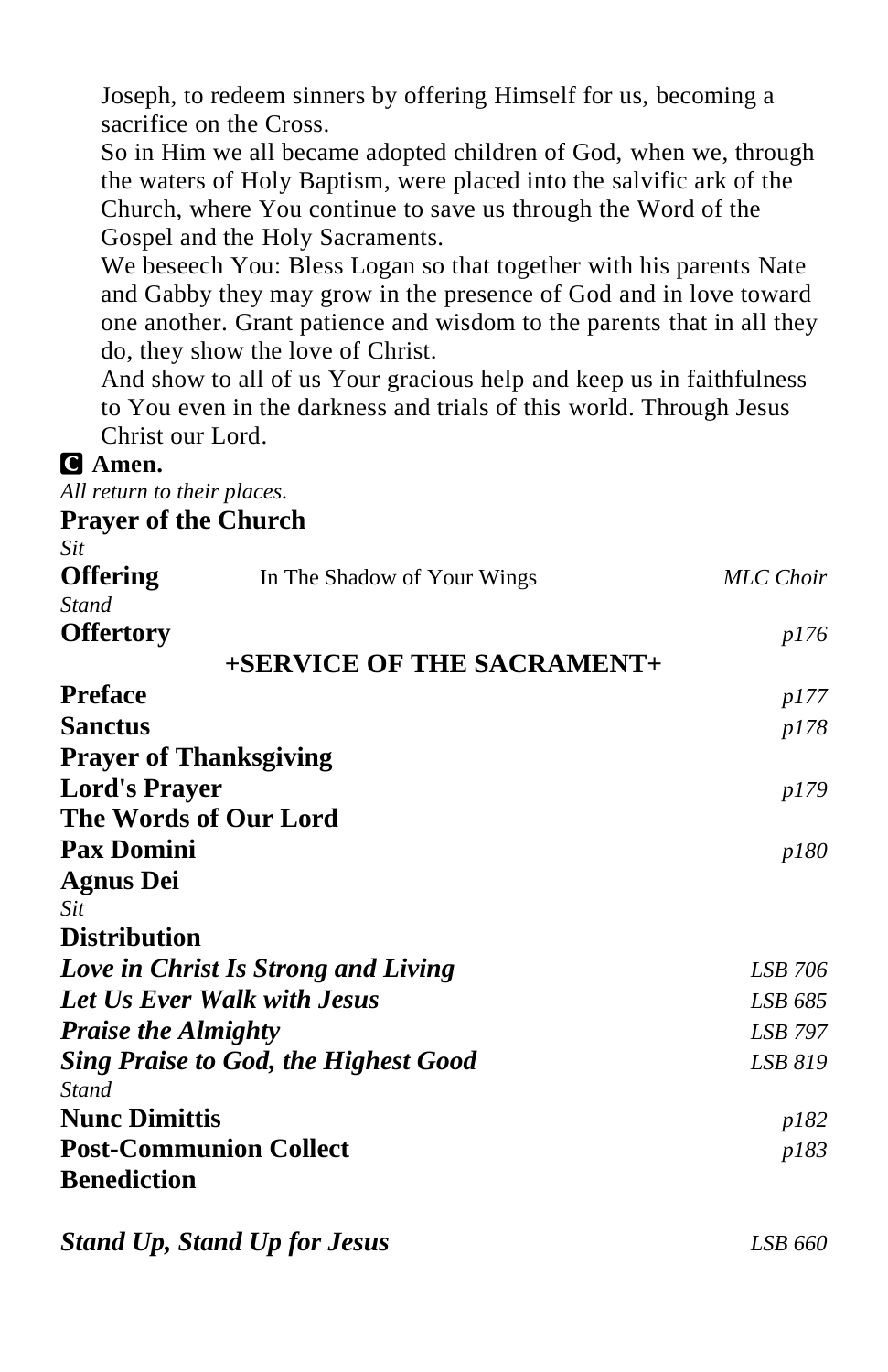## $\mathbf{F} \mathbf{W} \mathbf{D} \mathbf{M} \mathbf{A}$ Verbum Domini Manet in Aeternum The Word of the Liord endures forever

## **+PRAYER LIST+**

- Those who serve in our armed forces: Austin Nehls, Kevin Boyd, Rev. Lynn Christensen, Rianon Padro, Sean Gleason, Dan Bruins, and for veterans.
- $\mathbb F$  For all those suffering from illnesses or other trials, including: Thomas Kotenko (colleague of Jeff Zuehls), Mary Jens (Kathy Capriotti's sister), Vince Cozin (cousin of Jeff Vallis), Ken Krause and Steve Matthews (friends of Anita Brothers), Marcin Rosinski (friend of Bev Murakami), Ally Capriotti (Angela Pynaker's daughter-in-law), Bob Hagerman, Alberta Helmke, Jonah Johnson (Casey Blair's cousin), Sean Esser (relative of John Winter), Helen Nelson (Kelvin's mother), Cheryl Moe, Sara Poullette, Lori Eshleman (friend of Jane Gundlach), Harvey Schiefelbein (Cheryl Piel's father), Tony Sippl (Mary Jo Jiter's nephew), David Kristopeit (Linda Polcin's brother-in-law), and our shut-in, Betty **Boness**

### **+ANNOUNCEMENTS FOR THE WEEK OF FEBRUARY 23+**

- **ASH WEDNESDAY:** Pastor Roemke will be available for the Imposition of Ashes Wednesday, February  $26<sup>th</sup>$  from 7:00 am to 9:00 am. Please speak to him if that time does not work for you. Ash Wednesday Divine Service will be that evening at 6:30 pm.
- **ANNOUNCEMENTS:** All verbal announcements to be made after the service need to be written down and approved by either Pastor Roemke or the elder of the day before the service. There will be no exceptions.
- **EASTER FLOWERS:** The sign-up sheet for Easter flowers is in the hallway. Please make payments by Sunday, March 22<sup>nd</sup>.
- **EXECUTE SOUP SUPPERS** begin Wednesday, March 4<sup>th</sup>. Use the signup sheets in the hallway to share what you plan to bring.

#### **+CONTRIBUTIONS+**

| Budgeted Lord's Work Needed Weekly: | \$4.460 |
|-------------------------------------|---------|
| Lord's Work Received $2/16-2/22$ :  | 5.414   |
| Difference Received vs. Needed:     | $+954$  |
| Difference Received vs. Needed YTD: | $+941$  |